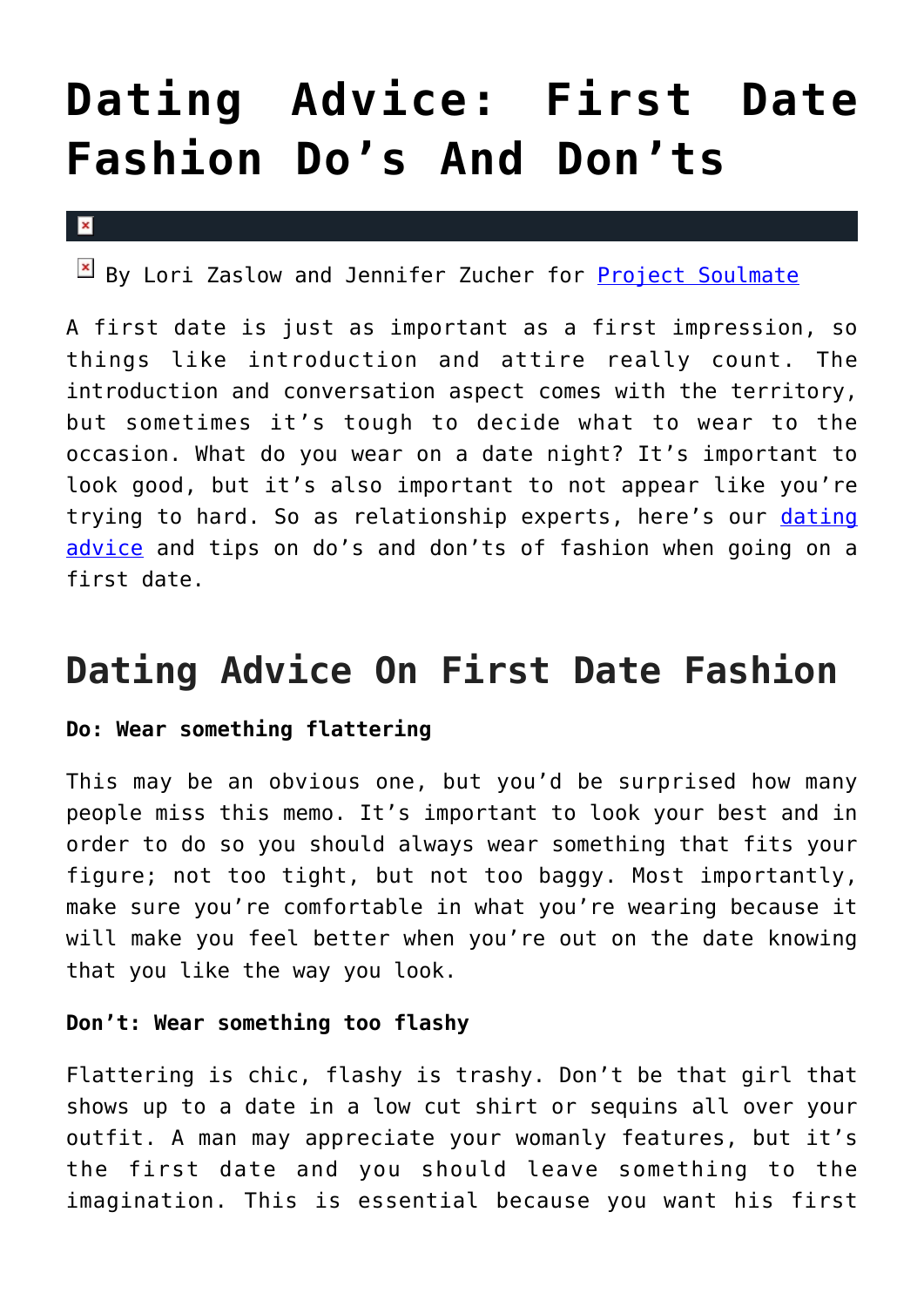impression of you to be classy, responsible, and someone he can picture himself in a relationship and love with.

**Related Link:** [Expert Dating Advice: 5 Signs He's Mr. Now and](http://cupidspulse.com/86628/expert-dating-advice-project-soulmate-mr-now/) [Not Mr. Right](http://cupidspulse.com/86628/expert-dating-advice-project-soulmate-mr-now/)

## **Do: Lipstick**

Not only is lipstick very in right now, but it also screams classy with a hint of sexy. Lipstick is the perfect make-up "do" because it balances your face in a way that compliments every woman. So, wear some lipstick to the first date, but make sure you find the right color for both your complexion and the outfit you're planning to wear!

#### **Don't: Get too crazy with your make-up**

Historically, men aren't huge fans of crazy amounts of make-up on a woman. That being said, women love make-up, so you do you and wear what you please, but just remember that the "natural look" is classic and looks really nice. So, our dating advice is wear the "natural look" for the first date because it's a win win.

**Related Link:** [Expert Dating Advice: 5 Surefire Signs He's Into](http://cupidspulse.com/90170/expert-dating-advice-signs-hes-into-you-or-not/) [You…or Not](http://cupidspulse.com/90170/expert-dating-advice-signs-hes-into-you-or-not/)

### **Do: Wear cute shoes**

Who doesn't love shoes? The first date is the time to pull out your really nice shoes whether they're your nicest boots, your brand new stilettos, or a cute bootie you just bought. The right shoe will pull your whole outfit together and he's going to appreciate that you're putting your best foot forward to look great for him.

#### **Don't: Wear shoes you can't walk in**

This is important. Shoes are like a Venus fly-trap. They suck you in with their beauty and then slowly kill your feet with